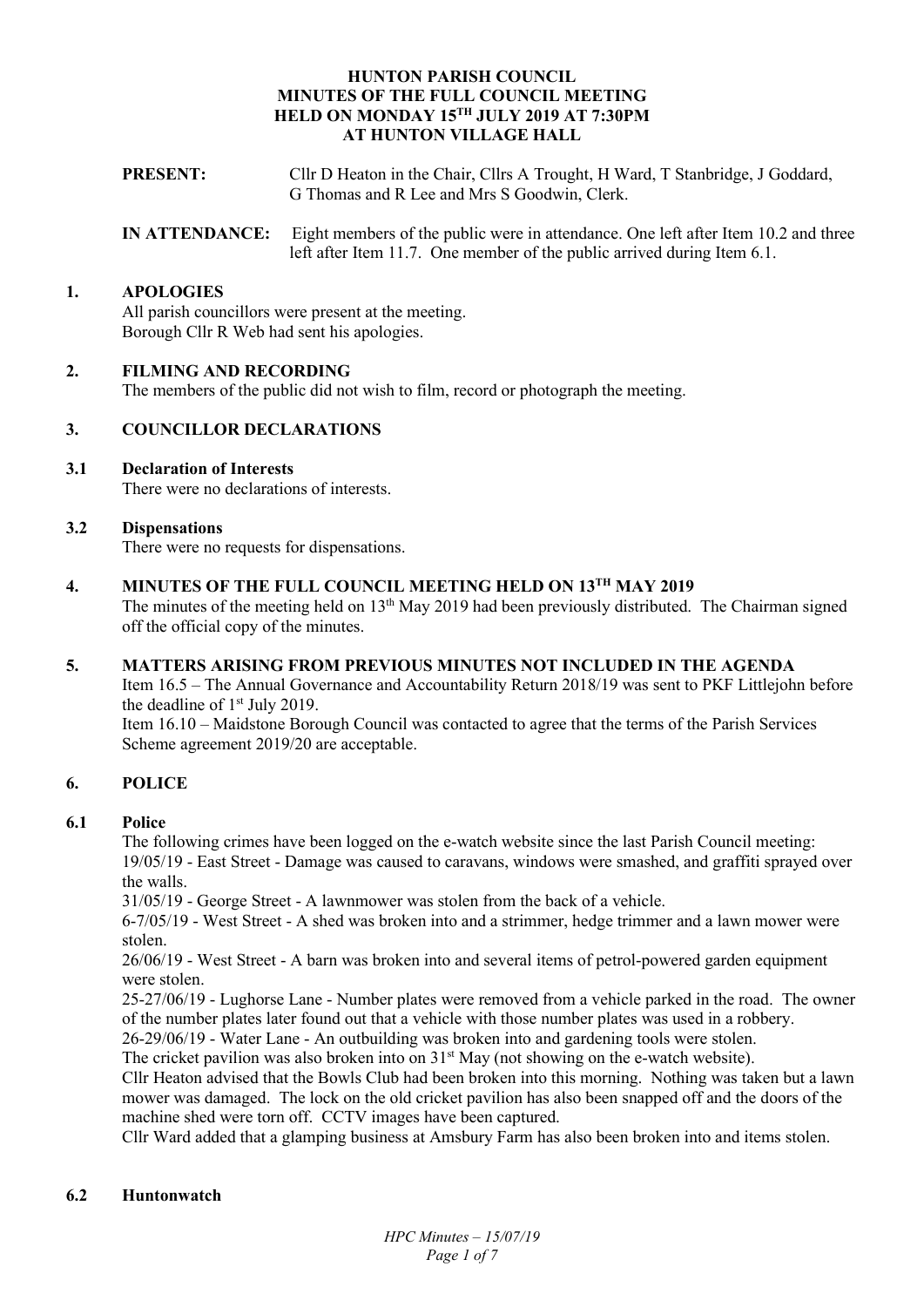Steve Wyles provided the following update on Huntonwatch:

There has been what can only be described as a mini crimewave in Hunton since the last report. We have been made aware of 10 incidents in the last six weeks, all targeting outbuildings except for one. There have been eight thefts of gardening equipment and an attempted theft of ladders. The incidents also include the break in at the cricket pavilion and theft of the church mower. With regards to the former, we have been able to provide the police with some CCTV footage (including that captured by the newly placed additional camera) which will hopefully help with their investigations. Cllr Heaton has contacted the police three times about the pavilion break in but has heard nothing further. CCTV footage has also been reviewed in relation to the Bowls Club break in and images of a white van have been found, which will be provided to the police.

At the Annual Parish Meeting we reported that interest in Huntonwatch seemed to have waned to the point where we were debating whether or not it was worth continuing. Following the meeting we took a number of actions as set out below:

1) We met with the PCSO and explained our frustrations at the lack of information flowing from the police to ourselves. It seems that during the handover from the previous PCSO, no mention was made of the need to inform us. Since that meeting, and because the Parish Council clerk is now kindly copying any emails she receives from the police to us, we are now much more informed and have been able to pass out to our members information on scams etc 'doing the rounds'.

2) We have used the Hunton Community Facebook page to issue 'Huntonwatch alerts' in order to raise our profile within the village. This has resulted in 8 new members signing up to receive our emails so far. We will continue to use the Facebook page in this way. We have also seen an increase in the information flow from members to ourselves, which means we have been able to report a number of suspicious vehicles to the police.

3) We are writing a long piece for the Hunton Herald which we hope to get published in3 the August edition. This will describe what we do and why Neighbourhood Watch is important. Hopefully this will further raise awareness in the village and re-ignite interest and a desire to join Huntonwatch. Cllr Heaton proposed the installation of a lockable gate at the entrance to the car park near the Village Hall,

as there have been two incidents of vehicles driving through (and damaging) the locked field gate and activities taking place in the car park after dark. A gate consisting of steel posts either side with a bar across would not be obtrusive. It could be locked at certain times and all the necessary groups would have keys. Signs would also be erected to state opening and closing times. Cllr Trought suggested that parishioners could be against the urban nature of a barrier and suggested cutting back the hedges, so the car park is more visible from the road. Members agreed that vehicles needed to be prevented from entering the car park after dark to stop the activities which have been occurring. Members **Agreed** to the basic principle of a gate and to hold a separate meeting to discuss it in detail. ACTION: CLERK One of the Huntonwatch members has suggested that a feasibility study could be carried out to see what measures, including wider use of CCTV within the village, might be worth considering. Members agreed that, while the CCTV near the Village Hall is useful, it is unlikely to be beneficial over the whole village, as it is better at targeted spots.

Steve Wyles also asked if the Parish Council can seek help from Borough Cllr Parfitt-Reid to obtain a more visible police presence in Hunton in the light of the recent thefts. Huntonwatch is working with the PCSO and getting crimes reported so that the PCSO can ask for additional patrols to be scheduled, but Borough Cllr Parfitt-Reid could also lobby the Police & Crime Commissioner. Cllr Heaton **Agreed** to speak to Borough Cllr Parfitt-Reid. ACTION: CLLR HEATON:

# **7. LOCAL COMMUNITY**

# **7.1 King George V Playing Field**

The Chairman of the King George V Playing Field Committee, Simon Taylor, reported on the last meeting, held on  $15<sup>th</sup>$  July:

The boundary walk prior to the AGM and Committee meeting did not result in any significant work being required. Work which does need doing includes:

- cutting down the nettle patch/small elder trees near the Turkey Oak tree;
- cutting the trees back from the bin near the play area;
- cutting back the hedge between the Bowls Club and recreation ground;
- digging down and concreting in a loose post on the trim trail;
- concreting the gap between the safety surfacing and edges under the cradle swings;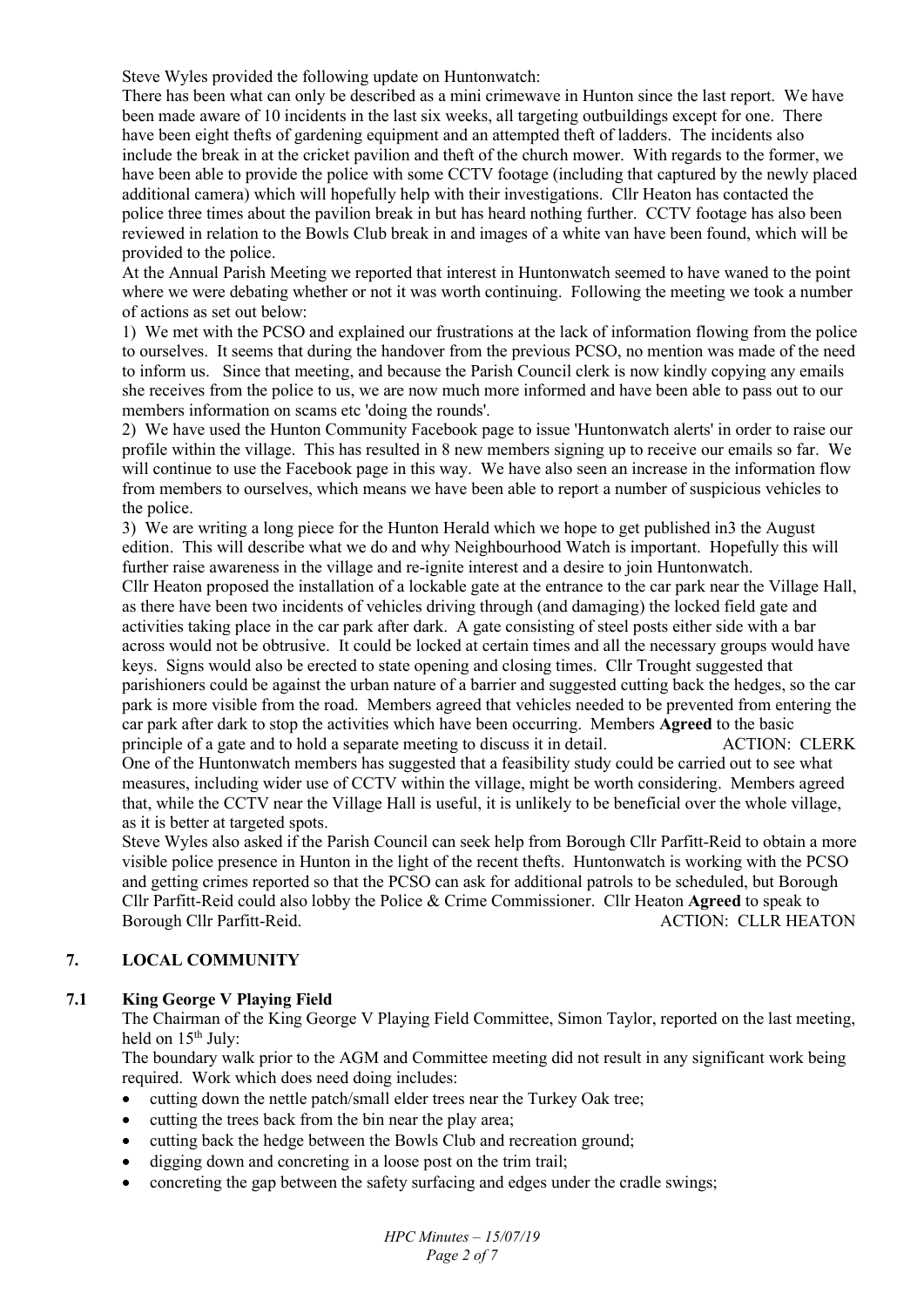removing the scalpings and sandbag in the car park (if not still usable).

At the AGM, Bryan Lindon (Bowls Club) resigned from the Committee and Stefan Baker was welcomed as a new Trustee from the Football Club. All other Trustees were re-elected, with no changes to the Chairman and Secretary.

From the Committee Meeting:

It has not been possible to obtain insurance for water pipes outside the buildings so water usage will be monitored by reading the meters and the showers in the football club changing rooms will be checked for leaks.

Maidstone Borough Council is now emptying the bins, at double the cost of the previous contractor (who can no longer provide the service).

The Committee will apply for funding for a new line marker from County Cllr Stockell's Member Fund. Health and safety – two MBC reports received. The only issue is damage to one of the toddler swing seats, but the seat has subsequently been replaced.

Finance – there is £9,795 remaining in funds. The Committee will consider contributing towards the new changing rooms at the Bowls Club, after the Parish Council has considered its contribution. Rabbits are becoming a problem and there is also evidence of moles.

Cllr Trought is aware that the Football Club would like funding to improve their changing rooms. Cllr Heaton advised that they need to present a case and be specific about their requirements to receive funding. In addition, members of the Football Club need to make a consistent effort to attend Committee meetings.

# **7.2 Hunton Village Hall Committee**

The Chairman of Hunton Village Hall Committee, Cllr Trought, reported on the AGM, held on 24<sup>th</sup> June: Mike Summersgill stood down as a Trustee and all other officers and trustees were re-elected. Sue Pinks joined the Committee as a new Trustee. Sue would like to get Applause events back at the Village Hall and is applying to the Calor Fund to obtain a new cooker for the kitchen. The kitchen as a whole is in need of an upgrade.

The Village Hall finances are healthy.

Following a plea at the Annual Parish Meeting, a new handyman has been appointed, who is keen to do some decorating.

Cllr Stanbridge asked if there are plans for any significant expenditure on the Village Hall. Cllr Trought stated that the kitchen upgrade would be quite costly. The exterior of the building needs painting, but the Parish Council has agreed to fund that.

# **7.3 Hunton Primary School**

Cllr Trought reported that the school would like to make a staff car park where the external classroom currently exists.

# **7.4 Hunton Village Club**

Cllr Trought reported that there had been a very successful wine tasting evening, thanks largely to Lesley and Roger Lee.

Forthcoming events are:

- $\bullet$  11<sup>th</sup> August Sunday Walk and Lunch
- $\bullet$  7<sup>th</sup> September Beer Festival
- $21<sup>st</sup> September Film Evening$

Next year's Hunton Fete will take place on 20<sup>th</sup> June 2020.

The next major project for the Club is the improvement of the toilets.

# **7.5 Traffic and Road Safety Working Party**

Cllr Goddard has been in discussion with KCC Highways about reducing the speed limit to 40mph on East Street, but they would require speed monitoring evidence. He has been given details of three different companies who could undertake speed monitoring over a 7-day period, each costing a similar amount of several hundred pounds. Cllr Goddard would like to canvass residents first to ensure they want this done. Cllr Trought advised that County Cllr Stockell had supplied something similar at no cost some years ago. Members **Agreed** in principle to spend the money on the speed monitoring. Cllr Goddard **Agreed** to look into funding from County Cllr Stockell and canvass residents. ACTION: CLLR GODDARD Once the data has been obtained from the speed monitoring, if the average speed is more than 40mph, there would be a better case to put forward to KCC Highways.

> *HPC Minutes – 15/07/19 Page 3 of 7*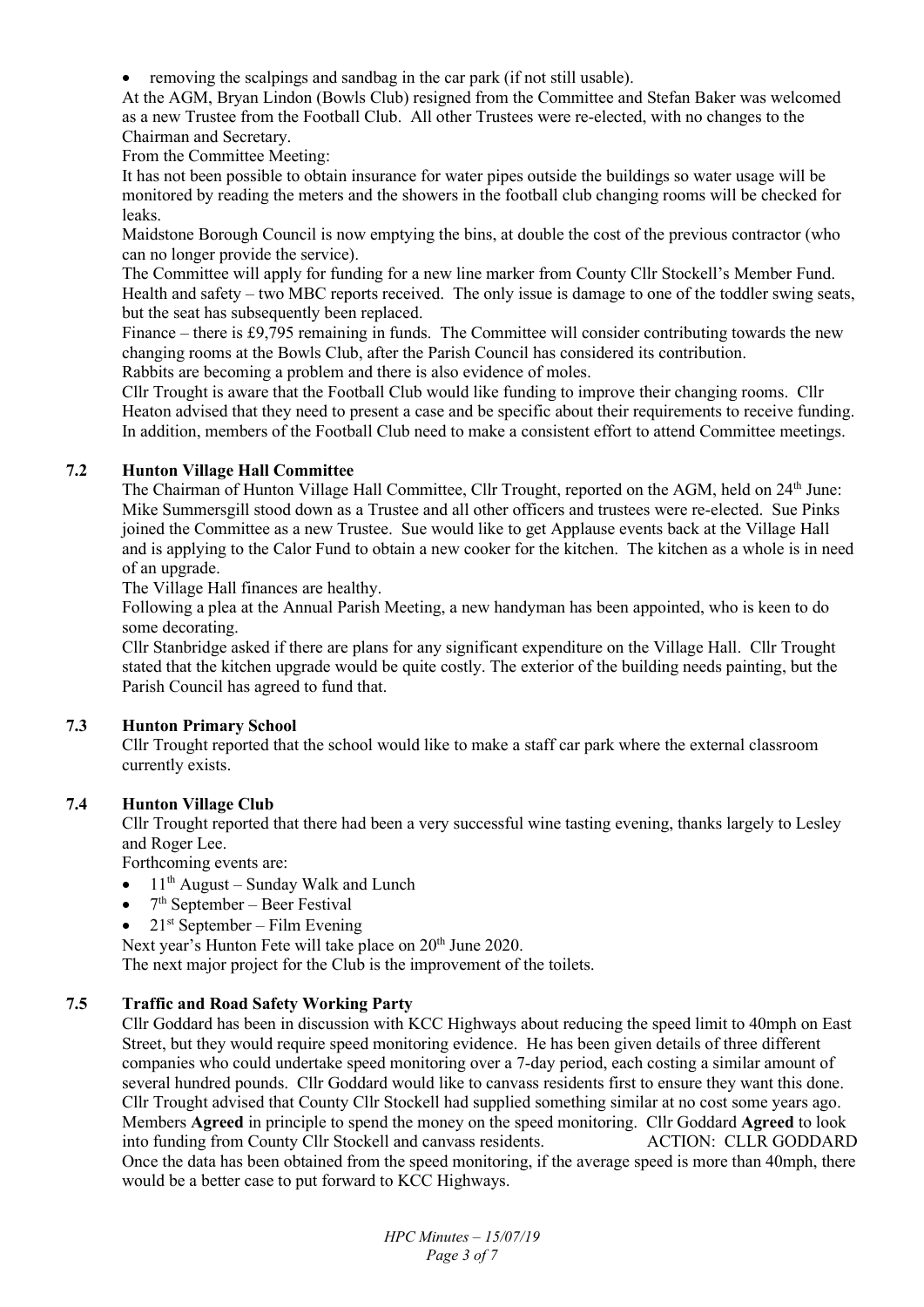Cllr Thomas asked whether there was any feedback on how effective the road markings in East Farleigh have been at reducing speeds through the village. Cllr Trought did not think there was any mechanism in place to measure the benefits.

## **7.6 Tree & Pond Warden**

The Tree & Pond Warden, Mike Summersgill, had the following to report:

Following the tree survey, Hood's Tree Services have completed all the remedial work recommended in the report and have done a very good job. The next inspection is due in October 2020.

The Hadlow Tree Warden has calculated that the planting of trees for the Woodland Creation Scheme at Hunton Court represents a 0.5% increase in savings to public health costs for the Maidstone Borough. This is a £2,000 reduction in NHS spending per annum due to reducing pollution. There is nothing to report on ponds.

## **8. COUNTY & BOROUGH COUNCILLORS**

## **8.1 County Councillor**

County Cllr Stockell was unable to attend the meeting.

## **8.2 Borough Councillors**

None of the Borough Councillors were able to attend the meeting.

# **9. PARISH COUNCILLORS**

## **9.1 Liaison with External Bodies**

Cllr Thomas was unable to attend the recent KALC Maidstone Area Committee meeting. On 6th June, he met, together with other KALC Maidstone members, with William Cornall and Mark Egerton of Maidstone Borough Council to discuss the result of the Call For Sites exercise. They will decide on Call For Sites actions at the end of August, so there should be another meeting in September. Although it was a useful meeting, and it is positive that they are meeting with parishes, there was not much indication as to where development will be. Maidstone Borough will need over 7,000 more houses. There are three major developments being considered: 2,000 houses at Marden; 2,000 houses off the A249 near Detling Hill; and a development at Lenham.

CPRE has not changed its name but has spent money on consultants to change its image, as it is seen as an organisation which objects to everything and would like to be seen as more positive and proactive. In terms of local planning issues, nothing further has been heard about Durrants Farm. A strong objection was submitted to the planning application for the Spice Lounge site in Coxheath, as it is the only licensed premises in Coxheath/Hunton. The Spice Lounge has now closed and another planning application has been submitted for flats. Cllr Thomas will write an objection. ACTION: CLLR THOMAS Cllr Heaton noted that neighbouring authorities are also proposing large housing developments – 4,000 houses in Tudeley/Capel and thousands between Borough Green and Wrotham.

A petition signed by 66% of Marden residents has been handed in to Downing Street. They are demanding that the government consider the wording in the NPPF of a 'garden village'. Capel is also doing the same.

### **9.2 Footpaths and Ditches**

Cllr Heaton will spray herbicide on the permissive footpath when conditions are appropriate. Mike Summersgill is looking for Himalayan Balsam in ditches and asked that he be informed if anyone spots any.

# **9.3 Communication & Events**

Cllr Ward reported that the editing of the Hunton Herald by rotating pairs is working well. The Hunton Fete was excellent once again and well attended. Cllr Trought noted that the Fete usually makes around £2,000, which is used to put the Fete on in the following year, underwrite the Christmas Fair and contribute to various causes.

Musicals on the Green will take place on  $18<sup>th</sup>$  August.

### **9.4 Planning Issues and Consultations**

Cllr Thomas covered all planning issues under Item 9.1.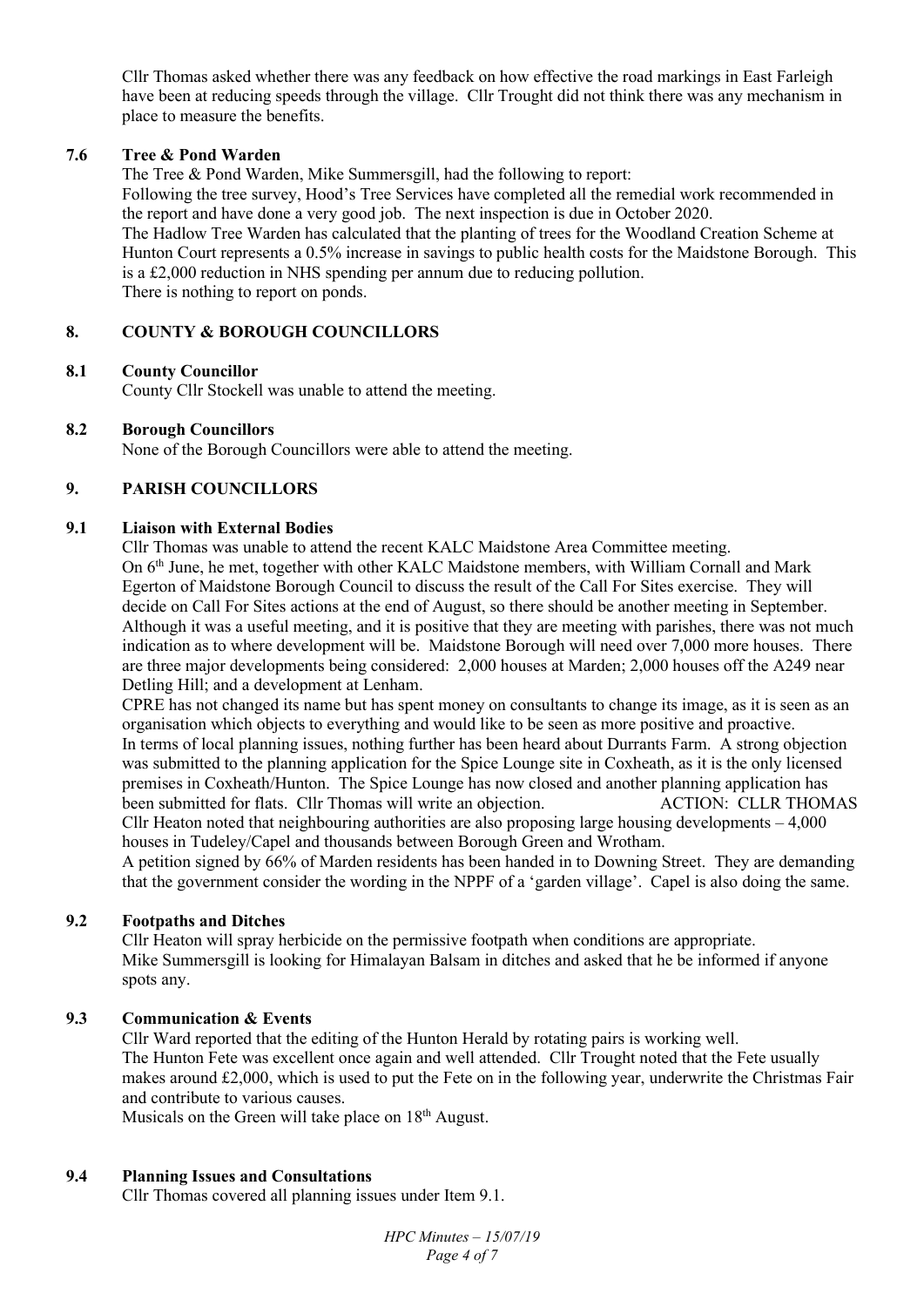# **9.5 Utilities**  Cllr Stanbridge had nothing to report.

# **10. OTHER PARISH MATTERS**

## **10.1 Traffic Calming Measures on West Street**

Cllr Heaton suggested that a decision should be made on the flashing speed signs for West Street. Cllr Goddard advised that the portable signs can be sited permanently or semi-permanently. He will come up with a plan. ACTION: CLLR GODDARD

# **10.2 Use of the Cricket Pavilion**

Following a request to use the cricket pavilion for private use, Members clarified usage of the pavilion as there is no system for private hires.

Cllr Heaton advised that the Village Hall has a structure for hires, which the pavilion does not. Members **Agreed** that the pavilion is a community asset and should only be used for community activities, involving the community as a whole, rather than private hires. It is also not big enough for large groups and is only suitable for use during the summer.

## **10.3 Clerk's Report**

Two quotes have been received for the gate post replacement, following the break in at the cricket pavilion, from Tate & Tonbridge Fencing and Jacksons Fencing. Members **Agreed** to accept the cheaper Tate & Tonbridge Fencing quote. The Clerk will accept the quote and arrange for the work to be undertaken.

 ACTION: CLERK A response has been received from KALC on further action which could be taken on the complaint concerning the Spice Lounge pre-application advice and the manner in which Maidstone Borough Council dealt with the complaint. As the Local Government Ombudsman does not investigate complaints by public bodies, the remaining course of action would be to seek legal advice. Cllr Thomas **Agreed** to write an objection to the new Spice Lounge planning application and mention the complaint. He will also contact Coxheath Parish Council about potentially taking legal advice as Coxheath also objected to the application. ACTION: CLLR THOMAS

Di Martin, who is in charge of the litter picks in the village, has notified the Parish Council that Maidstone Borough Council will no longer support the litter picking team, either through insurance or provision of materials and collection of rubbish, on roads where the speed limit is greater than 30mph. Staplehurst Parish Council's insurance covers volunteers on roads with a 30mph limit as long as there is a risk assessment in place, but it is not clear whether they are covered on roads with a higher speed limit. A risk assessment has been passed to MBC Legal Department and MBC is trying to work with the team as much as it can. Mrs Martin has asked whether the Parish Council's insurance would cover the litter pickers in the parish. Cllr Trought suggested contacting KALC for advice as other parish councils could have been affected by this. Members **Agreed** to contact KALC prior to contacting the insurance company. ACTION: CLERK

# **11. FINANCE**

# **11.1 Budget Monitoring Report**

The Budget Monitoring Report to 30<sup>th</sup> June 2019 was Noted. Cllr Goddard will check with Claire Chewter (KCC Highways) whether the kerbstones are to be installed

near the school. ACTION: CLLR GODDARD

# **11.2 Income Received**

The following income has been received since the last meeting:

Maidstone Borough Council – Parish Services Scheme grant (first half) £769.50

Cllr Stanbridge reviewed and signed the bank reconciliation.

# **11.3 Payments Made**

Members **Approved** the following payments made since the last meeting: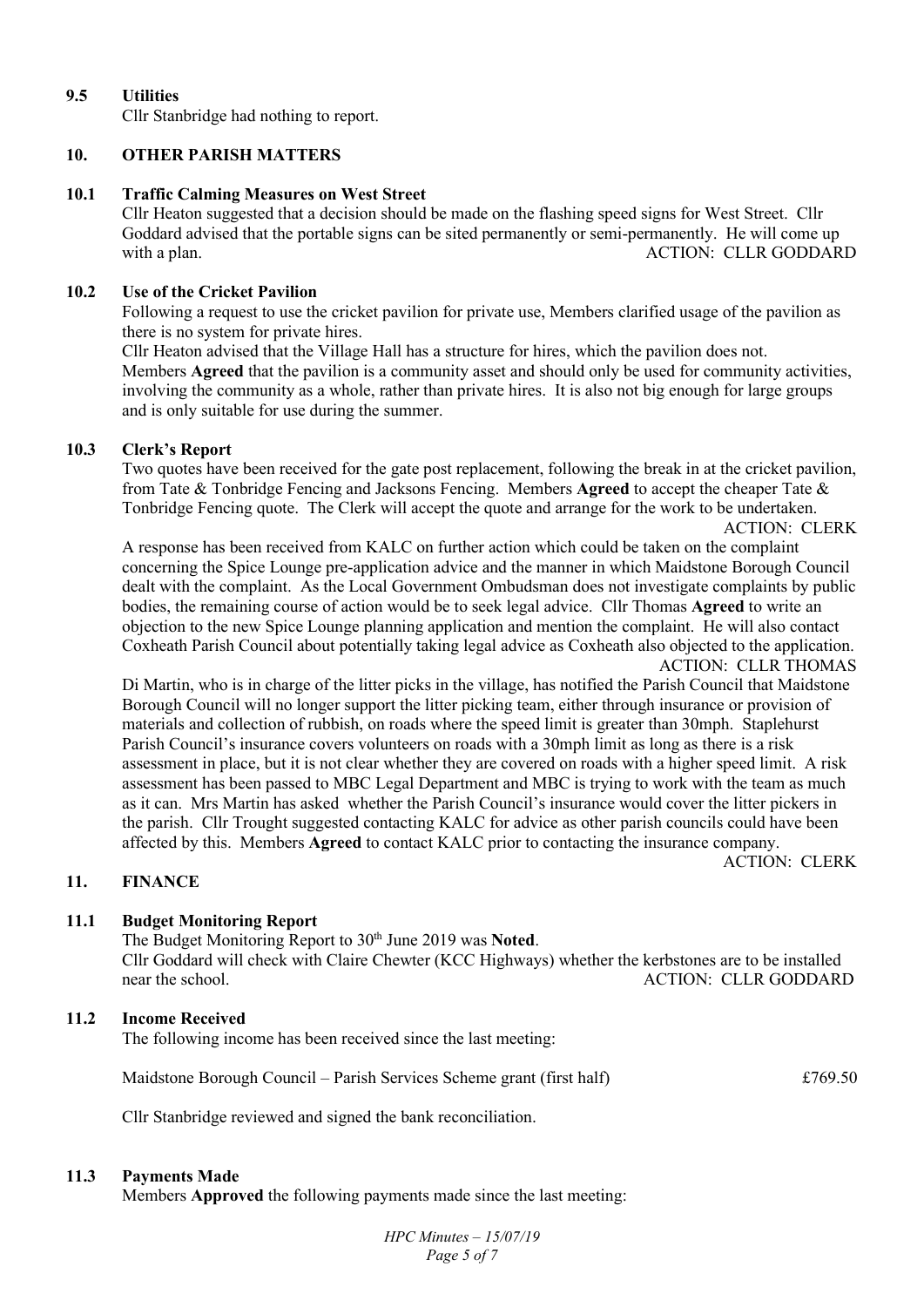| $SO -$ Sharon Goodwin – Salary & office allowance – May                        | £453.30 |
|--------------------------------------------------------------------------------|---------|
| $300295$ – Lionel Robbins – Internal audit                                     | £75.00  |
| 300296 – Adlor Security Shutters – Repairs following cricket pavilion break in | £216.00 |
| Unity Trust Bank – Service charge                                              | £18.00  |

## **11.4 Cheques for Signature**

Members **Agreed** that the following payments be approved, and the cheques were signed by Cllrs Goddard and Lee:

| $300297 - E. ON - Street lighting electricity$                                | £14.56  |
|-------------------------------------------------------------------------------|---------|
| $300298 - SLCC - Annual membership$ subscription                              | £106.00 |
| 300299 – Acorn Glass Ltd – Replacement double-glazed unit in cricket pavilion | £222.00 |
| $300300$ – Robert Cox – Footpath maintenance                                  | £495.00 |
| $300301$ – Hood's Tree Services Ltd – Tree surgery                            | £984.00 |
| 300302 – Steve Wyles – Replacement memory stick for CCTV                      | £10.99  |
| 300303 - Sharon Goodwin - Travel expenses/Postage/Stationery (March to July)  | £128.84 |
| $300304$ – Steve Jones – Replacement lock and keys for cricket pavilion       | £54.44  |
| 300305 – Simon Taylor – Replacement lock and wood to secure cricket pavilion  | £156.97 |

Members **Agreed** that at least six memory sticks should be purchased for Huntonwatch to copy CCTV footage for the police. ACTION: CLERK

### **11.5 Internal Audit Report**

The Internal Auditor, Lionel Robbins, carried out the internal audit on 14<sup>th</sup> May 2019 and has completed the Annual Internal Audit Report on page 3 of the 2018/19 Annual Governance & Accountability Return. Members considered and noted the report of the Internal Auditor.

#### **11.6 Village Hall Insurance**

A request has been received from the Village Hall Committee to contribute towards the Village Hall insurance premium. In previous years the Council has paid an 80% contribution. The premium this year is £1,389.40 (2018: £1,298.51), so an 80% contribution calculates as £1,111.52 (2018: £1,038.81). Members **Agreed** to contribute £1,111.52 and cheque 300306 was signed by Cllrs Goddard and Lee.

#### **11.7 Hunton Bowls Club**

#### *(This item was moved before Item 11.1)*

Cllr Heaton recapped that members of the Bowls Club had attended the last Parish Council meeting to ask the Parish Council to consider contributing towards the new changing rooms. The Bowls Club is the sole owner of the building, which is not a Parish Council asset. The only power available to the Parish Council to provide funding is under Section 137, but there must be some benefit to the community, which must be commensurate with the expenditure concerned.

Angela Baptie, of Hunton Bowls Club, explained that the Club has received a quotation for £14,000 for the work, against which County Cllr Stockell has provided KCC Member funding of £1,500 and the Hunton Herald will also contribute £500 when the work is complete. The Bowls Club has £9,000 in funds. Members suggested that the Bowls Club should put together a statement of funding to show how much money is required and to highlight what the community benefit would be, to provide justification for any funding. Angela Baptie agreed to do this and will attend the next Parish Council meeting in September.

### **11.8 Security Lighting**

Q-Tec Solutions Ltd have provided a quote for security lighting over the container near the Village Hall. There are two existing lights above the Football Club changing rooms and Q-Tec have quoted to update these lights as well. The cost to remedy the existing lights is £320 plus VAT and the cost of new lighting is £270 plus VAT.

Members **Agreed** to accept both quotes. Cllr Heaton will cut back the branches near the Football Club changing rooms. ACTION: CLLR HEATON

### **12. PLANNING**